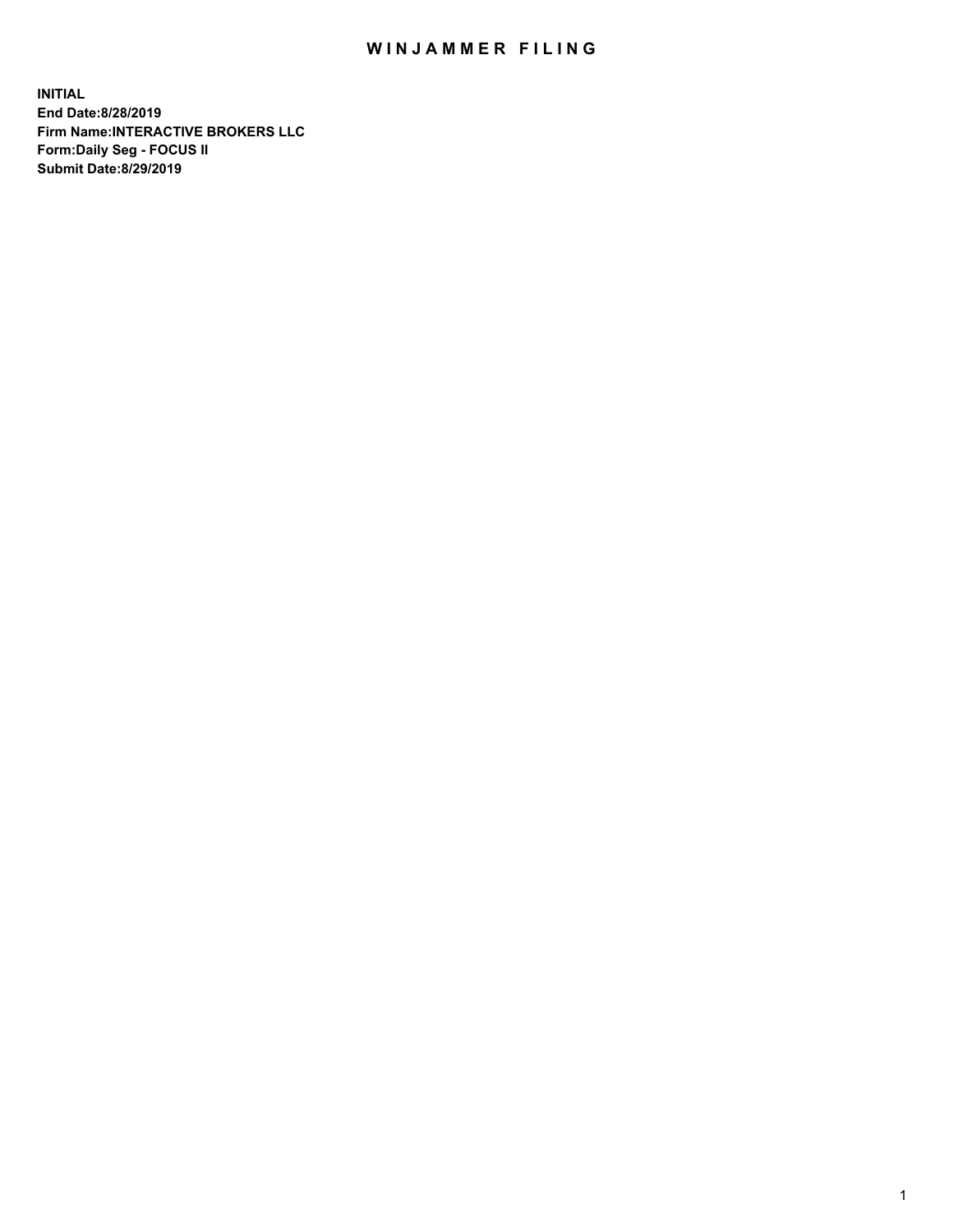**INITIAL End Date:8/28/2019 Firm Name:INTERACTIVE BROKERS LLC Form:Daily Seg - FOCUS II Submit Date:8/29/2019 Daily Segregation - Cover Page**

| Name of Company                                                                                                                                                                                                                                                                                                                | <b>INTERACTIVE BROKERS LLC</b>                                                   |
|--------------------------------------------------------------------------------------------------------------------------------------------------------------------------------------------------------------------------------------------------------------------------------------------------------------------------------|----------------------------------------------------------------------------------|
| <b>Contact Name</b>                                                                                                                                                                                                                                                                                                            | James Menicucci                                                                  |
| <b>Contact Phone Number</b>                                                                                                                                                                                                                                                                                                    | 203-618-8085                                                                     |
| <b>Contact Email Address</b>                                                                                                                                                                                                                                                                                                   | jmenicucci@interactivebrokers.c<br>om                                            |
| FCM's Customer Segregated Funds Residual Interest Target (choose one):<br>a. Minimum dollar amount: ; or<br>b. Minimum percentage of customer segregated funds required:% ; or<br>c. Dollar amount range between: and; or<br>d. Percentage range of customer segregated funds required between:% and%.                         | <u>0</u><br>$\overline{\mathbf{0}}$<br>155,000,000 245,000,000<br>0 <sub>0</sub> |
| FCM's Customer Secured Amount Funds Residual Interest Target (choose one):<br>a. Minimum dollar amount: ; or<br>b. Minimum percentage of customer secured funds required:% ; or<br>c. Dollar amount range between: and; or<br>d. Percentage range of customer secured funds required between:% and%.                           | <u>0</u><br>$\overline{\mathbf{0}}$<br>80,000,000 120,000,000<br>0 <sub>0</sub>  |
| FCM's Cleared Swaps Customer Collateral Residual Interest Target (choose one):<br>a. Minimum dollar amount: ; or<br>b. Minimum percentage of cleared swaps customer collateral required:% ; or<br>c. Dollar amount range between: and; or<br>d. Percentage range of cleared swaps customer collateral required between:% and%. | <u>0</u><br>$\underline{\mathbf{0}}$<br>0 <sub>0</sub><br>0 <sub>0</sub>         |

Attach supporting documents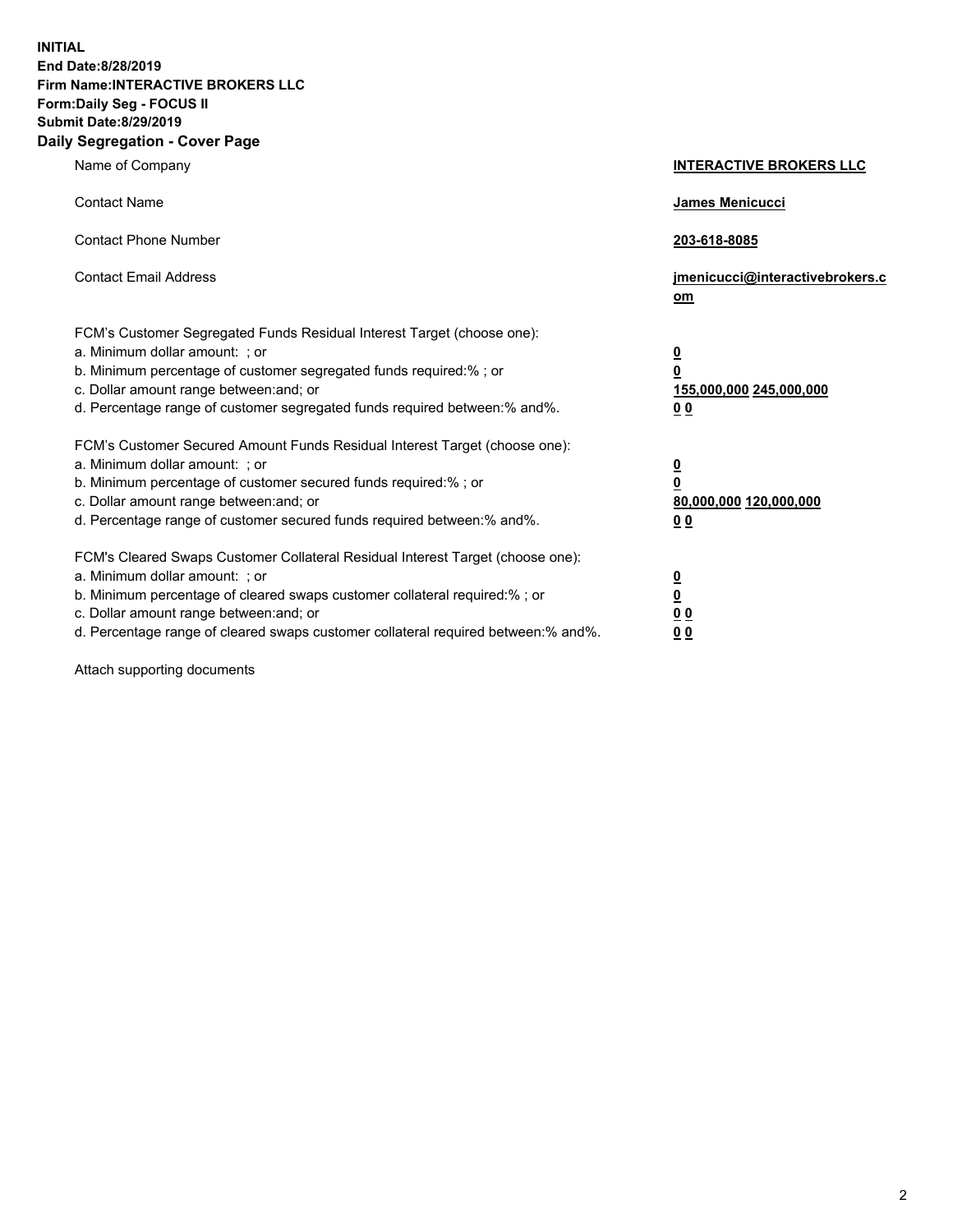## **INITIAL End Date:8/28/2019 Firm Name:INTERACTIVE BROKERS LLC Form:Daily Seg - FOCUS II Submit Date:8/29/2019 Daily Segregation - Secured Amounts**

|     | Dany Jegregation - Jecureu Aniounts                                                                        |                                               |
|-----|------------------------------------------------------------------------------------------------------------|-----------------------------------------------|
|     | Foreign Futures and Foreign Options Secured Amounts                                                        |                                               |
|     | Amount required to be set aside pursuant to law, rule or regulation of a foreign                           | $0$ [7305]                                    |
|     | government or a rule of a self-regulatory organization authorized thereunder                               |                                               |
| 1.  | Net ledger balance - Foreign Futures and Foreign Option Trading - All Customers                            |                                               |
|     | A. Cash                                                                                                    | 493,968,767 [7315]                            |
|     | B. Securities (at market)                                                                                  | $0$ [7317]                                    |
| 2.  | Net unrealized profit (loss) in open futures contracts traded on a foreign board of trade                  | 11,358,387 [7325]                             |
| 3.  | Exchange traded options                                                                                    |                                               |
|     | a. Market value of open option contracts purchased on a foreign board of trade                             | <b>85,863</b> [7335]                          |
|     | b. Market value of open contracts granted (sold) on a foreign board of trade                               | -40,068 [7337]                                |
| 4.  | Net equity (deficit) (add lines 1. 2. and 3.)                                                              | 505,372,949 [7345]                            |
| 5.  | Account liquidating to a deficit and account with a debit balances - gross amount                          | 14,822 [7351]                                 |
|     | Less: amount offset by customer owned securities                                                           | 0 [7352] 14,822 [7354]                        |
| 6.  | Amount required to be set aside as the secured amount - Net Liquidating Equity                             | 505,387,771 [7355]                            |
|     | Method (add lines 4 and 5)                                                                                 |                                               |
| 7.  | Greater of amount required to be set aside pursuant to foreign jurisdiction (above) or line                | 505,387,771 [7360]                            |
|     | 6.                                                                                                         |                                               |
|     | FUNDS DEPOSITED IN SEPARATE REGULATION 30.7 ACCOUNTS                                                       |                                               |
| 1.  | Cash in banks                                                                                              |                                               |
|     | A. Banks located in the United States                                                                      | 82,126,751 [7500]                             |
|     | B. Other banks qualified under Regulation 30.7                                                             | 0 [7520] 82,126,751 [7530]                    |
| 2.  | Securities                                                                                                 |                                               |
|     | A. In safekeeping with banks located in the United States                                                  | 462,236,175 [7540]                            |
|     | B. In safekeeping with other banks qualified under Regulation 30.7                                         | 0 [7560] 462,236,175 [7570]                   |
| 3.  | Equities with registered futures commission merchants                                                      |                                               |
|     | A. Cash                                                                                                    | $0$ [7580]                                    |
|     | <b>B.</b> Securities                                                                                       | $0$ [7590]                                    |
|     | C. Unrealized gain (loss) on open futures contracts                                                        | $0$ [7600]                                    |
|     | D. Value of long option contracts                                                                          | $0$ [7610]                                    |
|     | E. Value of short option contracts                                                                         | 0 [7615] 0 [7620]                             |
| 4.  | Amounts held by clearing organizations of foreign boards of trade                                          |                                               |
|     | A. Cash                                                                                                    | $0$ [7640]                                    |
|     | <b>B.</b> Securities                                                                                       | $0$ [7650]                                    |
|     | C. Amount due to (from) clearing organization - daily variation                                            | $0$ [7660]                                    |
|     | D. Value of long option contracts                                                                          | 0 [7670]                                      |
|     | E. Value of short option contracts                                                                         | 0 [7675] 0 [7680]                             |
| 5.  | Amounts held by members of foreign boards of trade                                                         |                                               |
|     | A. Cash                                                                                                    | 68,075,922 [7700]                             |
|     | <b>B.</b> Securities                                                                                       | $0$ [7710]                                    |
|     | C. Unrealized gain (loss) on open futures contracts                                                        | 13,182,038 [7720]                             |
|     | D. Value of long option contracts                                                                          | 85,863 [7730]                                 |
| 6.  | E. Value of short option contracts                                                                         | <mark>-40,068</mark> [7735] 81,303,755 [7740] |
| 7.  | Amounts with other depositories designated by a foreign board of trade                                     | 0 [7760]                                      |
| 8.  | Segregated funds on hand                                                                                   | $0$ [7765]                                    |
| 9.  | Total funds in separate section 30.7 accounts                                                              | 625,666,681 [7770]                            |
|     | Excess (deficiency) Set Aside for Secured Amount (subtract line 7 Secured Statement<br>Page 1 from Line 8) | 120,278,910 [7380]                            |
| 10. | Management Target Amount for Excess funds in separate section 30.7 accounts                                |                                               |
| 11. | Excess (deficiency) funds in separate 30.7 accounts over (under) Management Target                         | 80,000,000 [7780]<br>40,278,910 [7785]        |
|     |                                                                                                            |                                               |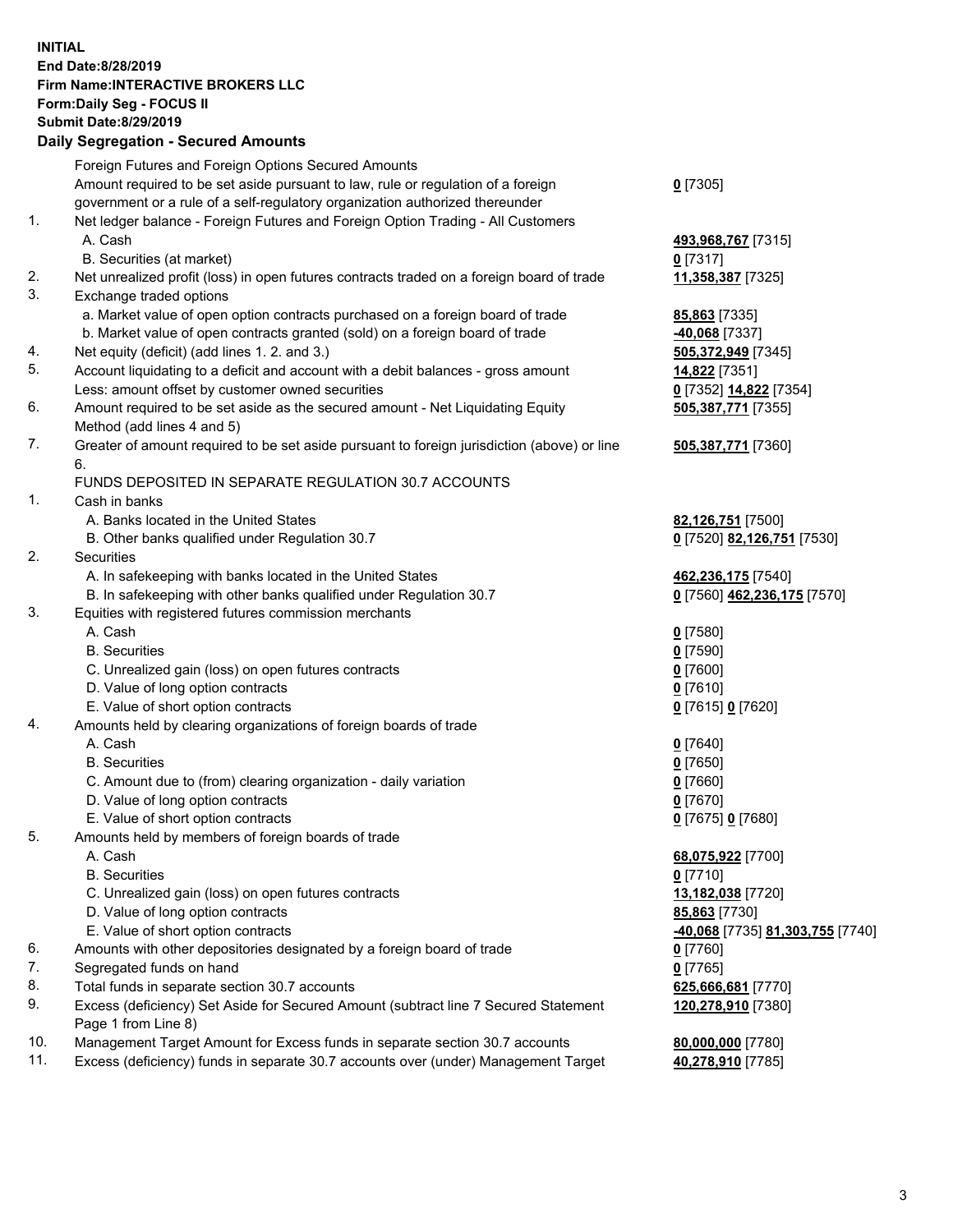**INITIAL End Date:8/28/2019 Firm Name:INTERACTIVE BROKERS LLC Form:Daily Seg - FOCUS II Submit Date:8/29/2019 Daily Segregation - Segregation Statement** SEGREGATION REQUIREMENTS(Section 4d(2) of the CEAct) 1. Net ledger balance A. Cash **4,202,868,786** [7010] B. Securities (at market) **0** [7020] 2. Net unrealized profit (loss) in open futures contracts traded on a contract market **-31,967,995** [7030] 3. Exchange traded options A. Add market value of open option contracts purchased on a contract market **274,432,983** [7032] B. Deduct market value of open option contracts granted (sold) on a contract market **-256,903,226** [7033] 4. Net equity (deficit) (add lines 1, 2 and 3) **4,188,430,548** [7040] 5. Accounts liquidating to a deficit and accounts with debit balances - gross amount **1,212,859** [7045] Less: amount offset by customer securities **0** [7047] **1,212,859** [7050] 6. Amount required to be segregated (add lines 4 and 5) **4,189,643,407** [7060] FUNDS IN SEGREGATED ACCOUNTS 7. Deposited in segregated funds bank accounts A. Cash **1,073,981,937** [7070] B. Securities representing investments of customers' funds (at market) **1,989,783,975** [7080] C. Securities held for particular customers or option customers in lieu of cash (at market) **0** [7090] 8. Margins on deposit with derivatives clearing organizations of contract markets A. Cash **6,512,695** [7100] B. Securities representing investments of customers' funds (at market) **1,336,439,665** [7110] C. Securities held for particular customers or option customers in lieu of cash (at market) **0** [7120] 9. Net settlement from (to) derivatives clearing organizations of contract markets **3,458,306** [7130] 10. Exchange traded options A. Value of open long option contracts **274,626,911** [7132] B. Value of open short option contracts **-257,183,624** [7133] 11. Net equities with other FCMs A. Net liquidating equity **0** [7140] B. Securities representing investments of customers' funds (at market) **0** [7160] C. Securities held for particular customers or option customers in lieu of cash (at market) **0** [7170] 12. Segregated funds on hand **0** [7150] 13. Total amount in segregation (add lines 7 through 12) **4,427,619,865** [7180] 14. Excess (deficiency) funds in segregation (subtract line 6 from line 13) **237,976,458** [7190] 15. Management Target Amount for Excess funds in segregation **155,000,000** [7194] **82,976,458** [7198]

16. Excess (deficiency) funds in segregation over (under) Management Target Amount Excess